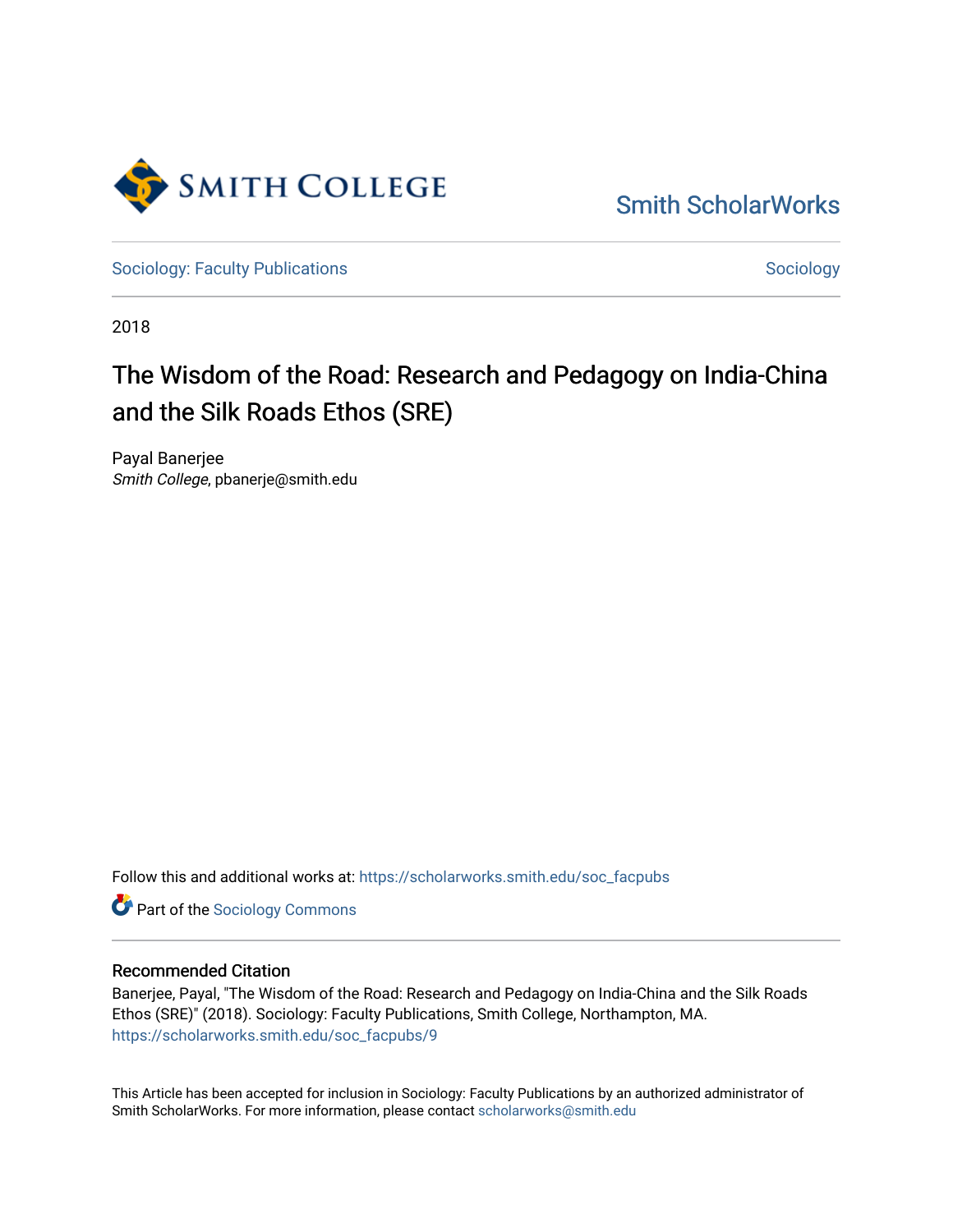Research article

# The wisdom of the road: Research and pedagogy on India-China and the Silk Roads Ethos (SRE)

Asian Journal of Comparative Politics 2018, Vol. 3(3) 269–282 ª The Author(s) 2018 Article reuse guidelines: [sagepub.com/journals-permissions](https://sagepub.com/journals-permissions) [DOI: 10.1177/2057891118791781](https://doi.org/10.1177/2057891118791781) [journals.sagepub.com/home/acp](http://journals.sagepub.com/home/acp)



# Payal Banerjee

Department of Sociology, Smith College, USA

#### Abstract

The Silk Roads Ethos (SRE; Ling, 2014) animates the idea that India and China must draw from the legacy of historical exchanges for future cooperation. Mainstream scholarship on the subject employs and relies predominantly on a state-centric rivalry-oriented framework to study the issue, in which a standard focus on demographic comparisons, growth rates, GDP, FDI, energy-security complex, and cognate connotations of "hypermasculine war games" demarcate India-China relations in mutually distinct and discrete "boxed" categories (Banerjee and Ling, 2010). It also does not engage with the growing body of historically attuned, critical scholarship that focuses on the nuances of exchange, collaboration, and conflict between India and China. If scholars working on China-India are serious about offering a counter-hegemonic alternative to the current workmanuals, then our research approaches in understanding one another must also employ a counter-hegemonic epistemology. Drawing on insights from two recent collaborative projects, one on hydro-power projects in India and China, and a second, larger project on India-China relations, this article outlines the specific ways in which the wisdom of the SRE carries with it unequivocal empirical and pedagogical possibilities.

#### Keywords

China, India, India China relations, river dams, Silk Roads

### Introduction: A race within a chase

A review of mainstream academic publications and popular press titles in English on India and China in general, or India-China relations in particular, from the late-1990s onwards reveals that

#### Corresponding author:

Payal Banerjee, Associate Professor, Department of Sociology, Smith College, 209 Wright Hall, 10 Elm Street, Northampton MA 01063, USA. Email: [pbanerje@smith.edu](mailto:pbanerje@smith.edu)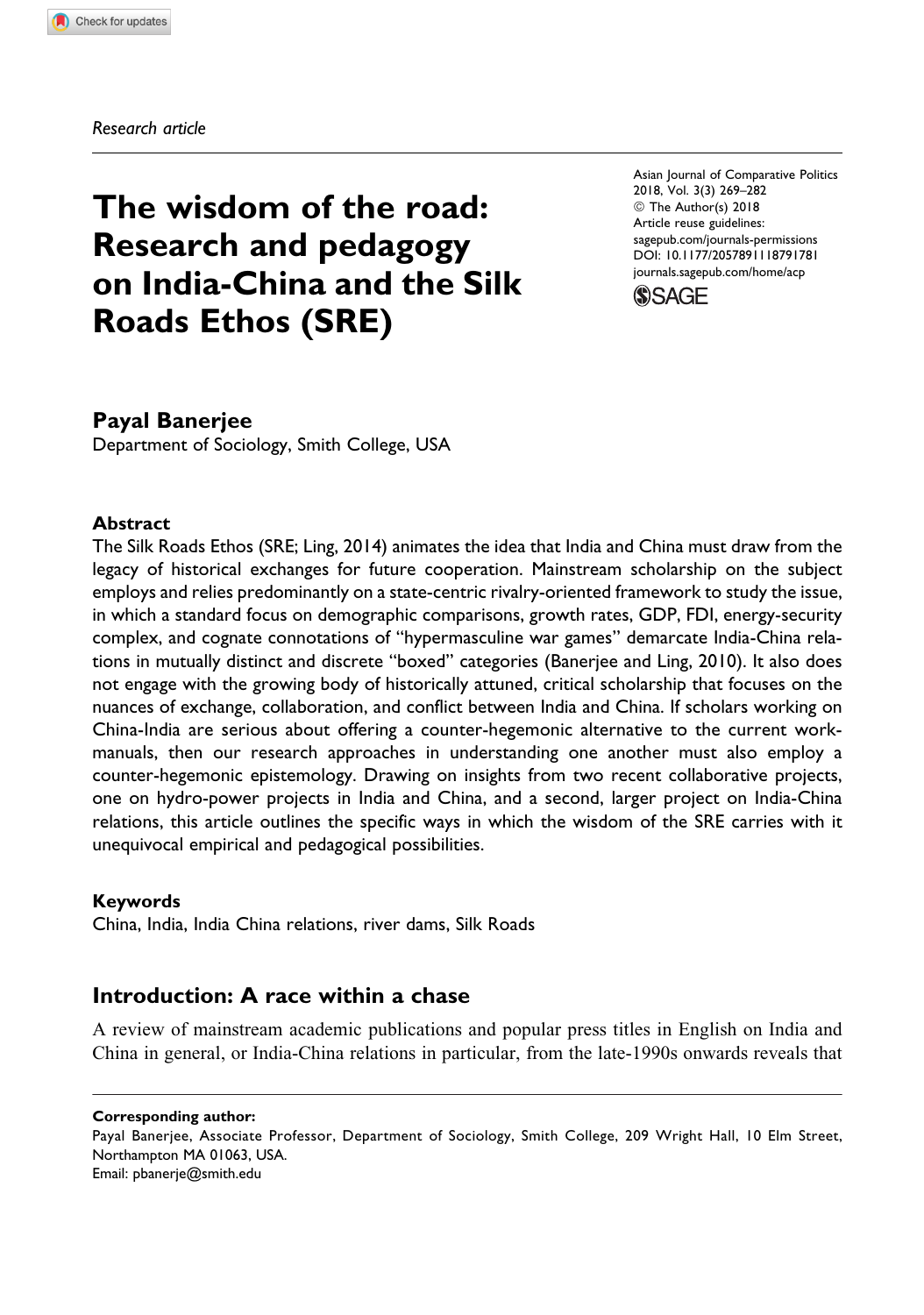the study of India-China relations has been approached predominantly through yardsticks involving all manner of comparisons and deficit tallies (for examples, see Frankel and Harding, 2004; Friedman and Gilley, 2005; Garver, 2001, 2002; Gruber, 2014; Mani, 2005; Meredith, 2007; Palit, 2010, 2012; Sharma, 2009). Here, China-India relations are generally approached, studied, and analyzed from a "trust deficit" premise, which then orients focus toward collating examples of these nations' mutual scrutiny in geopolitics and surveillance of one another's socioeconomic progress, that in turn loop back to concentrate on intense competition and rivalry for diplomatic ties, natural resources, and global markets. The discourses surrounding Doklam during the summer of 2017 is a recent instantiation of this combat-chorus narrative style: "China and India are gearing up for what could be a global showdown to test each other's strength as the leading power in Asia," asserts Sharma (2017). In spite of alternative perspectives,<sup>1</sup> the framework, representations, and analysis of current India and China relations, both in the West and (replicated unimaginatively) elsewhere, have been predominantly state-centric, largely realist, and characterized by: (a) an uncritical use of political and socioeconomic dichotomies in explaining contemporary trends for instance, the rigid focus on a *democracy v. dictatorship* contrast used to indicate, respectively, a free but stubbornly chaotic India in comparison to a highly efficient but repressive China; and relatedly, (b) an overreliance on geoeconomic indicators, such as GDP, growth-rate, foreign investment, technology-enabled commerce, industrial production, military capabilities, or even the growing roster of dollar-billionaires in appraising the nations' progress.<sup>2</sup> Even in instances in which references to China and India are laudatory, their respective strengths get calibrated on the basis of their performance against a narrow scale of economic achievements and geopolitical competitiveness; and not in terms of any substantial development or political alternatives that their long, shared histories and present exchanges might generate (see Bhattacharya, 2014). To be sure, the *competition-rivalry-race* between China and India is a race within a chase, given that embedded within the rhetoric of "emerging markets" is the idea that they are both in the process of catching-up with the West, which, by the way, is neither racing nor chasing anything. As fully selfactualized, the West is just carrying on being itself. Unfortunately, many academics in/from India and China have also adopted this point of view as revealed by their projects' emphasis on comparing the two countries' global competition for resources, political and economic influence, accomplishments in the realms of fiscal policies and growth patterns, and finally the seemingly interminable border dispute (see, for example, Chenoy and Chenoy, 2007; Goyal and Jha, 2004; Guruswamy et al., 2003; Mehta, 1998; Nagaraj, 2005; Sharma, 2017; Sidhu and Yuan, 2003; Sidhu et al., 2013; Srinivasan, 2006).

The patterns of ongoing research scrutiny of the social, political, and economic anatomy of India-China have produced a powerful matrix against which the two countries' mutual and global relevance continue to be gauged. The epistemology at work here—characterized by dissection, comparative analysis, appraisal, and prognosis of India-China's contemporary socioeconomic and cultural dimensions—bears an ongoing and troubling historical relationship with highly racialized, gendered, and orientalist perspectives of non-white people that is, unfortunately, pervasive across both academic disciplines as well as everyday discourses. Throughout the 19th and 20th centuries, western "scientists" carried out innumerable pseudo-scientific biological experiments that dissected, weighed, measured, color-coded, and compared the anatomy—from bones and muscles to skin and hair—of Black, Asian, indigenous, and Jewish people. In the "objective" views upheld in this expansive body of pseudo-science, non-white people were seen as being not merely afflicted with suboptimal bodily conditions and deficiencies (at once too small, too thick, not subtle, too weak), but it was also established that these very flawed attributes—stamped onto their biology—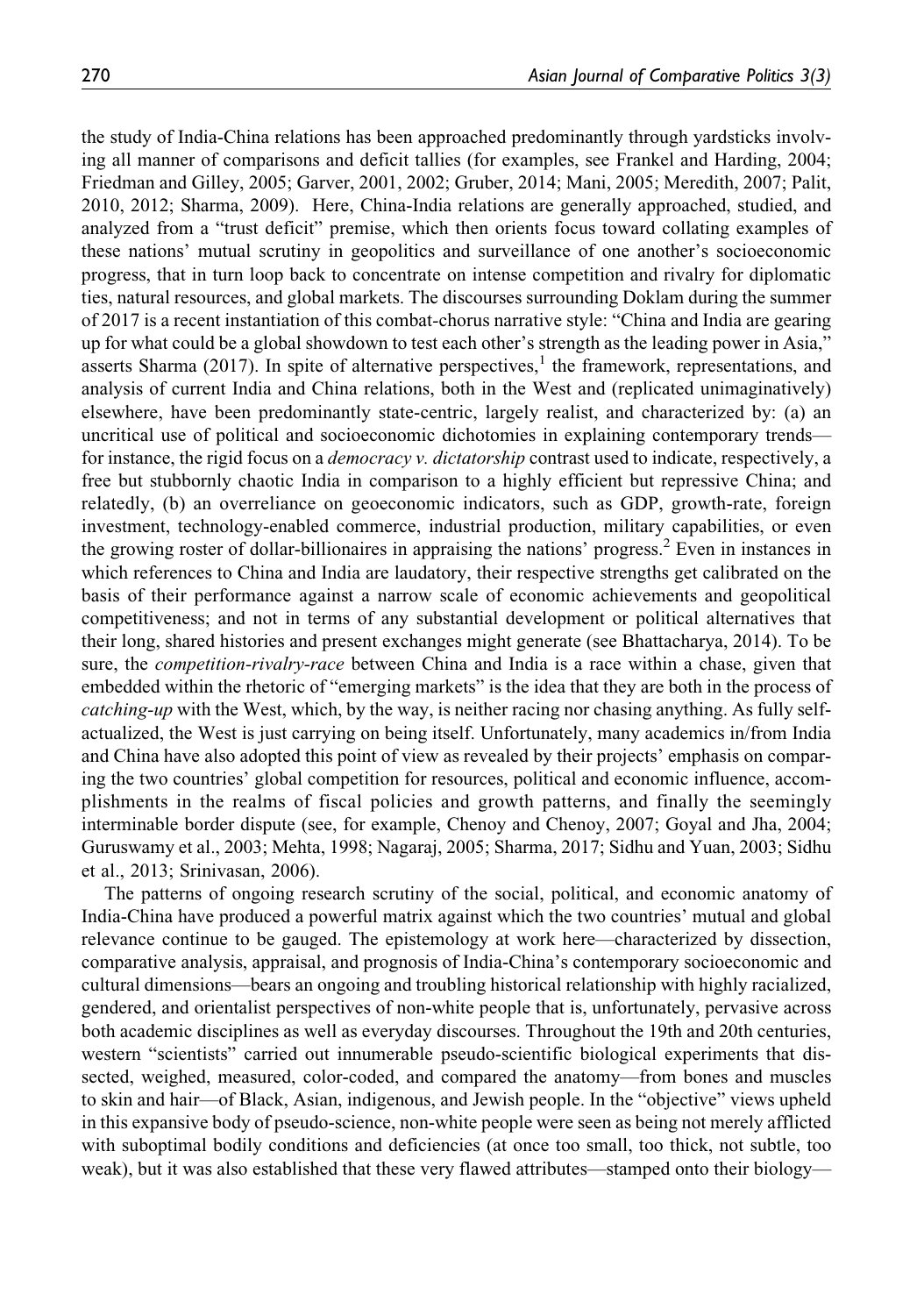defined these peoples' fundamental inferiority: low mental acumen, unsound ethical sensibilities, sexual degeneration, characteristic proclivity to deviate from the rule of law, or the absence of a noble temperament needed for proper political leadership arising from any number of social, historical, or bodily degenerative problems (for a historical overview of this racist epistemology and its prolonged implications for the political economy of development and world politics, see, for example, Hobson, 2012; Mohanty, 1991; Rist, 1997; Said, 1979; Sheppard et al., 2009; Smith, 2012). Knowledge acquired through a pursuit of racial pseudo-biology not only bolstered foregone conclusions regarding the corporeal and intellectual/cultural superiority of white people, but it was also central to the formulation of the wide spectrum of racial projects ranging from eugenics to anti-Asian and anti-Black immigration policies, from Euro-American imperialism to the deadly laws of the Nazi regime. Although the emergent notion of development in the post-1950s era had managed to dilute some of the most outrageous racist phraseology, its epistemology and discourse, nevertheless, retained, utilized, and expanded the familiar colonial worldview and racial idioms in making the Third World knowable against a long list of social, economic, and political deficiencies (Escobar, 1995). Specifically, the previous century's acutely racialized and gendered hierarchical judgments (emanating from the West) about non-white people's demonstrable anatomical and sociocultural backwardness infused the idea of development. Accordingly, tutelage and prescriptions for suitable improvements, i.e. development, were supplied on the basis of the West's exemplary progress curve. Calibrated against units measuring deficiencies and gaps of all manner, the postcolonial world's anatomy, both corporeal (malnutrition, high fertility, low life-expectancy) and social (the economy, government, resources, culture, people, and everyday lives), became data, rendering their people open and visible to the disciplinary gaze of a legion of western development experts and their policy interventions (Escobar, 1995).

Indeed, much has altered in China and India since the 1950s: rising economic growth rates, the emergence of sprawling urban centers, export-oriented manufacturing and technology hubs, growing service sectors, increased life expectancy and literacy rates, along with poverty reduction measures have featured prominently over the last two decades in commentators' observations regarding the two countries. And yet, despite the passage of time since the post-1950s' heyday of development discourse, as well as the ever-lengthening catalogue of growth variables that are routinely highlighted, the West's orientalist perceptions concerning the non-western racial others' near-permanent vestigial backwardness and deficiencies have nonetheless remained painfully stable. This remains true of the characterization of India and China—both in academic and media discourses overall (see Hobson, 2012; Liss, 2003; Mitra, 2016; Ramasubramanian, 2005; Turner, 2014). In the specific cases of these two countries, former racial perceptions of non-white peoples' suboptimal physical anatomy have mutated and spilled over into perspectives about their 21stcentury body politic at home and in geopolitics worldwide. This is particularly so in the common use of orientalist and racialized references to India as the proverbial "Elephant" and China as the "Dragon" (Elliot, 2006). These articulations perform the work of reducing the two countries/ cultures to caricatures of mythical or unwieldy animals, while accentuating the West's status as the enduring seat of (sublime) *human* civilization from which emanates unendingly its legitimate role as the ultimate adjudicator of the India-China race, frequently couched in the language of the "BRICS' prospects" (see De Jong et al., 2012). Although the two countries' rising economic growth rates and prosperity have been attributed to economic policy reforms and globalization, i.e. secular and modern vectors, these countries' representation overall in the media draw from old, orientalist tropes that continue to underscore shades of backwardness. China has been portrayed as an "aggressive, brutal, and dangerous place" in prominent US newspapers as recently as in the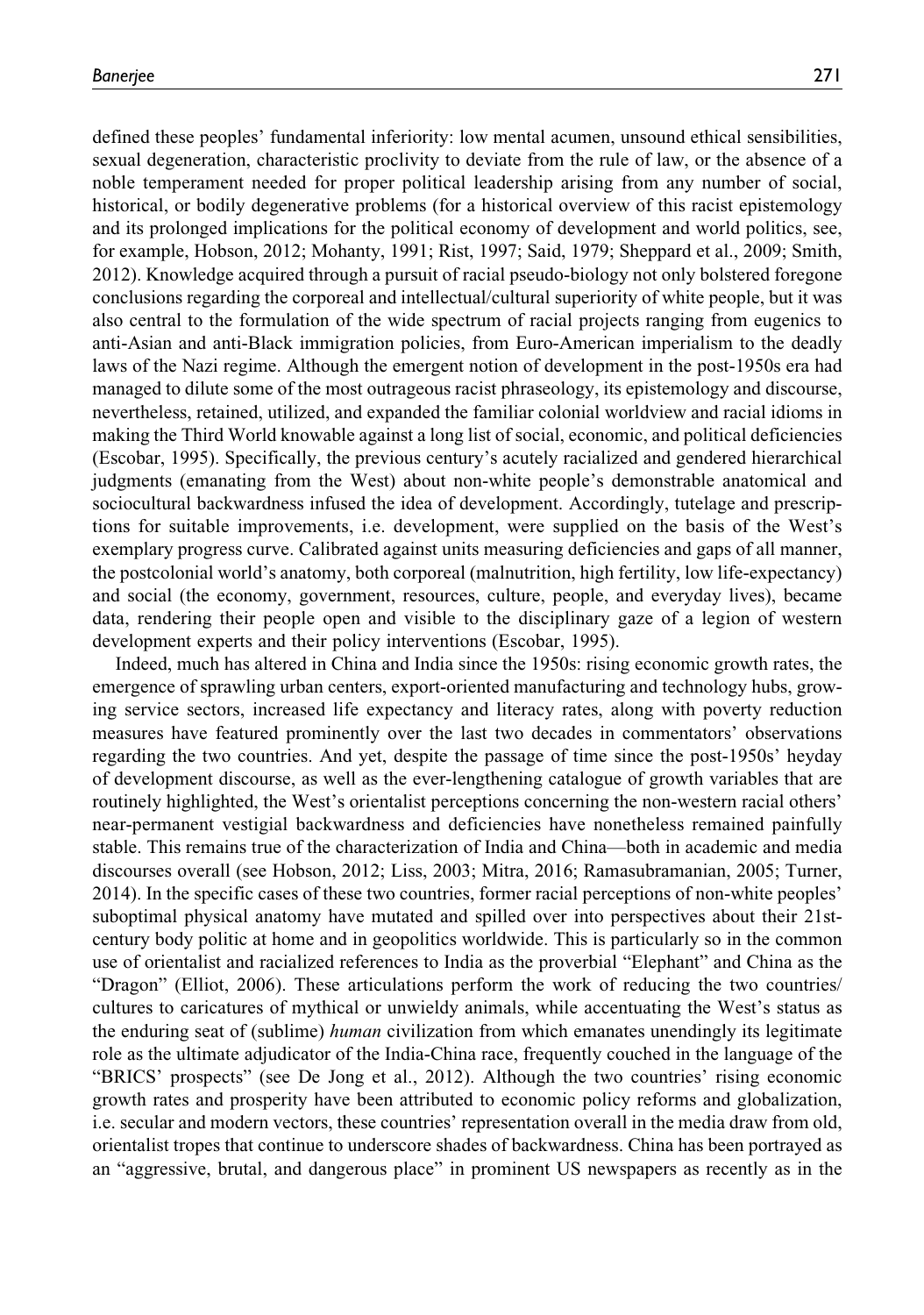early 2000s (Liss, 2003: 310; see also Turner, 2014). Likewise, India has been portrayed as a dangerous and ruthless place on western film, TV, and digital media (Mitra, 2016); and specifically as backward, rural, dirty, and poor in English language films from the US and UK between the 1930s to 2000 (Ramasubramanian, 2005). Western commentators' summations of progress and growing economic strengths are often juxtaposed in terms of the cunning of "reverse engineering" in China and "low-end," repetitive back-office work undertaken in the Indian Business Process Outsourcing (BPO) sector.<sup>3</sup> Development in these countries is thus seen as super-imposed, uneven, and associated with illiberal forces that leave much to be desired to the extent that it does not match up to the norms of globalization's modernity: for instance, we are told of state authoritarianisms that can squash any impediments at all, or of narrow specializations in laborious, derivative "copypaste" jobs that lack any internally-driven or autonomous creativity (see Abrami et al., 2014). This method of juxtaposing variables of progress with a cornucopia of contrasting anachronisms is designed to imply that unlike the West's fundamentally liberal, all-encompassing, authentic, and civilizational progress, the global South's development is, in the end, incomplete, erratic, and superficial; indeed, the entire region is undeserving of the development it has indubitably acquired. Thus, stock references to their economic progress notwithstanding, the ongoing reproduction and repetition of the *deficit-competition-overcompensation* circuitry vis-a-vis India-China have reaffirmed and revitalized for the contemporary world a familiar, reassuring Euro-American idiom in which the West is able to retain its position as a stable, higher authority that observes and dispenses judgment about the India-China race.

#### Silk Roads Ethos and the wisdom of the road for methodology

The *compare-contrast* and *deficit-competition* hall of mirrors notwithstanding, a growing body of work is shifting the contours of India-China scholarship. To begin with, this scholarship illustrates how the history of research along this trajectory—on China and India in general and on their relations in particular—is longer and more substantive than commonly recognized (see Banerjee and Ling, 2010; Deshpande, 2001; Duara, 1995, 2010b; Farooqui, 2006; Ling, 2013; Rahman, 2002; Tan, 1998, 1999). And, despite the many episodes of diplomatic strains over several decades following 1962, scholars in India have managed to sustain a deep interest in understanding China's development, culture, politics, and literature (see Acharya 2008, 2009; Acharya and Deshpande 2003; Agarwal, 2007; Banerjee, 2016; Banerjee and Ling, 2010; Duara, 1988; Ghosh, 1995; Tan, 1999, 2002; Thakur, 1996).<sup>4</sup> More significantly, this work conveys an emphasis on understanding the historical links, interactions, and even conflicts to gain nuanced insights on how India and China related to each other both in the postcolonial context and in the pre-Westphalian world order before the hegemony of modern, colonizing categories of political analysis made an appearance (see Banerjee and Ling, 2010; Lal, 2009; Tan, 1998). The interpretation of the 1962 border war as a residuum of colonial rule, biopolitics, and cartography, that subsequently got incorporated into Cold War politics, for example, indicates an assertion not commonplace in mainstream analyses of the war's much longer pre-independence geo-political context (Banerjee, 2007). This body of work thus represents a marked departure from the conventional growth and security models adopted in framing contemporary India-China relations (Banerjee, 2016; Ling, 2013, 2016).

This line of inquiry has found an articulation among a growing number of Indian and Chinese scholars who suggest that India and China ought not to see themselves as mere nation-states caught-up in the narrow balance of politics and power, but also as "civilizational twins" (Tan, 2002: 162; Ling, 2014), endowed with a rich history of mutuality, who bear an undeniable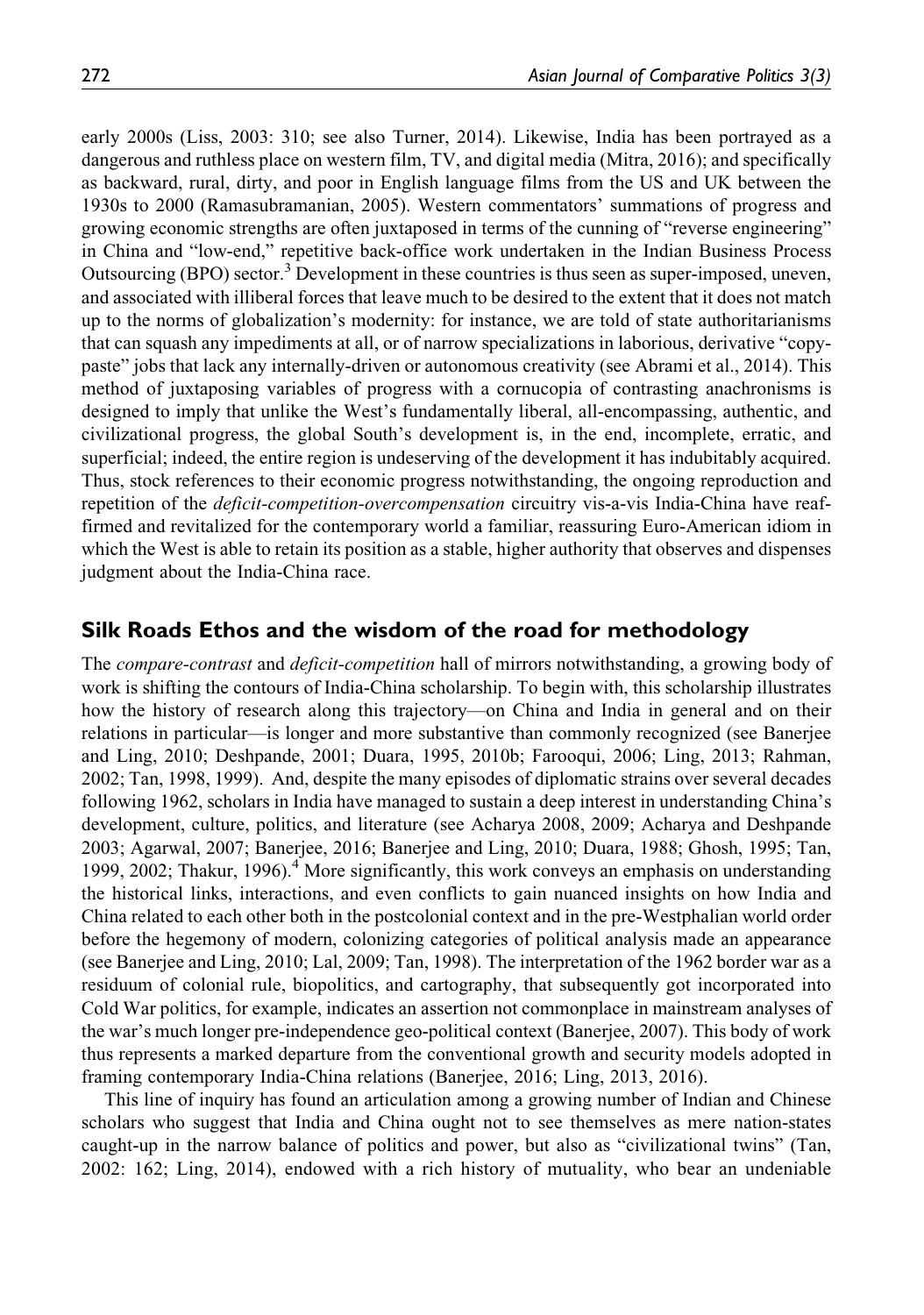Banerjee 273

relevance for one another in the contemporary world (see Acharya, 2008, 2009; Lal, 2009; Mohanty, 2005). This point of view, emerging from the knowledge and appreciation of shared history and civilization, makes it imperative to listen to what many scholars like Lal have articulated as a set of "different and varying idioms" not easily legible in colonialist and orientalist knowledge systems (Lal, 2009: 44):

Long before either China or India had any substantive relations with the west, they had encountered each other in various domains of thought, art, and culture. A few fragments from that rich history should suffice to suggest that it is not merely that stories of trade along the Silk Route have now been supplanted by the present narrative of political and economic rivalry, but rather that the stories of previous times were told in different and varying idioms.

It becomes imperative for us, then, to try to develop a literacy or capacity to discern and understand these *idioms* and work out their relevance to shape the kinds of scholarship that this century needs.

LHM Ling (2013, 2014, 2016), a leading postcolonial feminist scholar of transnational politics, has provided certain tangible conceptual examples and methods of analysis that elaborate what it would mean to work with the resources that have grown out of the long arc of civilization exchanges between India and China. Ling reflects on how the Buddhist philosophy of *Interbeing* not only sustains a reappraisal of the history of exchange, but also offers a methodology with which, for instance, India-China relations, past and present, can be conceptualized as codependent and intersubjective.<sup>5</sup> In this regard, the SRE has concrete and powerful methodological implications. As opposed to an uncritical move to recast an idealized past, SRE-oriented work seeks a scholarly imperative that can engage with the epistemological value of a counter-hegemonic conceptualization of India-China relations. A sustained focus on shared history and oft-ignored cultural resources' relevance in generating an alternative view of multiple-worlds (Ling, 2014) is thus at the heart of SRE as method. One might ask: in what ways does SRE differ from postcolonial and transnational interventions, in theory and method? The reader will note that, indeed, transnational and post-colonial feminist theorists, in IR and the social sciences overall, have since the early 1980s questioned/decentered the hegemony of West-centric, universalist knowledge claims based on Euro-American empirical standards set up in the context of imperialism and colonial relations of rule (Ling, 2007; Mohanty, 1991; Smith, 2012). This work's growing momentum has demanded an accountability toward the historical contexts of imperialism and its ongoing afterlife, manifested as a sequence of unequal relationships of power, which shape, mediate, and refract through what are codified as academic research methods: e.g. the research process (indicating social relations of power), data collection (rendering the research subject knowable), and analysis and writing (routinely presenting "results" and "conclusions" about people/cultures) (Smith, 2012). Following intellectual interventions from the various intersecting theoretical strands of feminist postcolonial scholarship and ethnic studies, the idea of an impartial and universal epistemology has been provincialized, to borrow a term from Chakrabarty (2000): western epistemology has now been comprehensively reappraised as constructed, situated, specific, and partial, as in both one-sided and incomplete.<sup>6</sup> Growing emphasis on intersectionality, polyphony, and the multisitedness of research contexts and categories has also further altered the view of the field(s). Some examples from the domain of qualitative social science research would include: Visweswaran's (1994: 101–102) proposition concerning the presence of the "West" in the "East" and of the "East" in the "West", and Manalansan's (2000) articulations of "bifocality"—a research framework that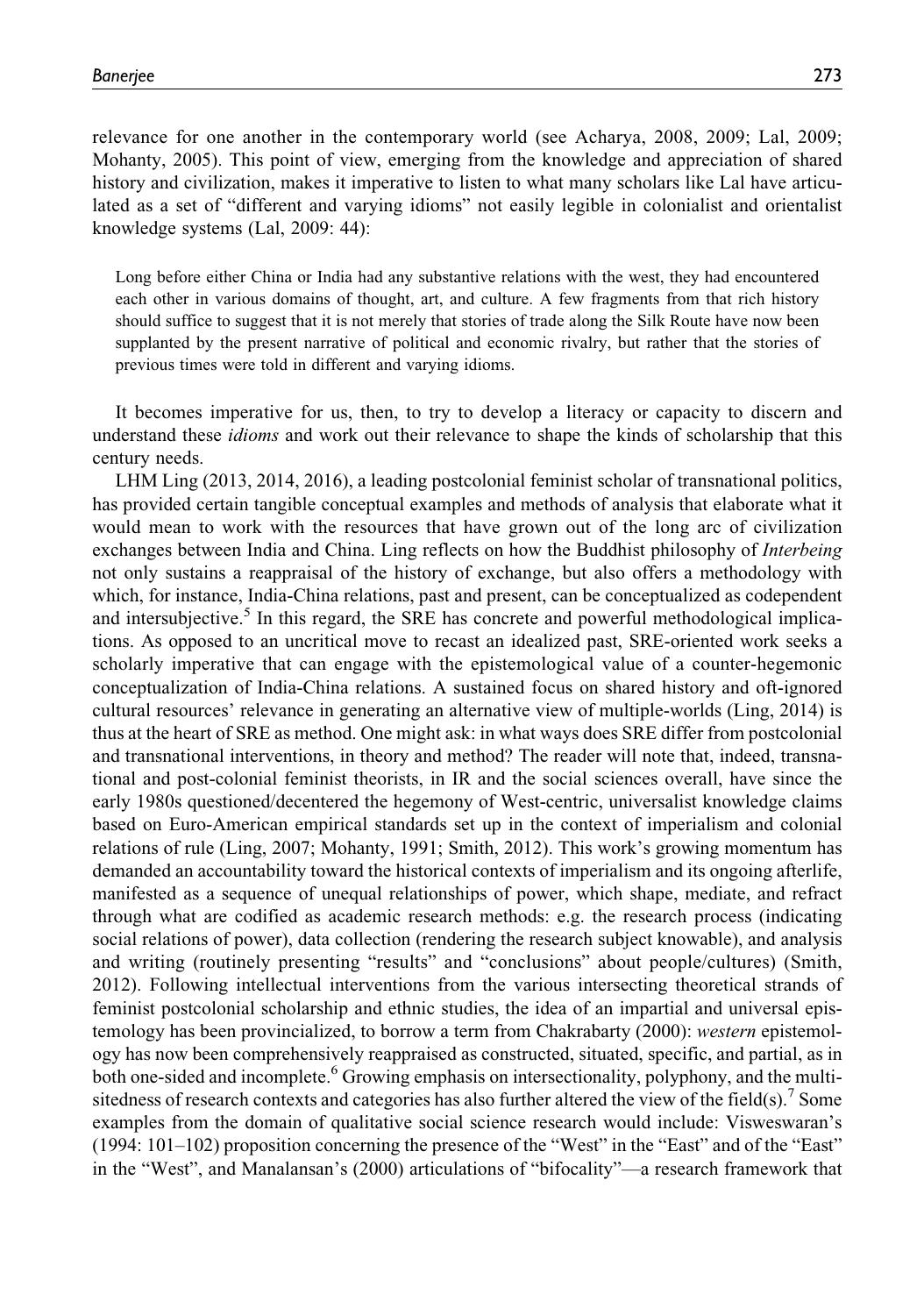can capture the multi-local contexts of social experiences of people located in the same place.<sup>8</sup> Indeed, these perspectives on methodology certainly resonate with the SRE.

However, approaching the concept of SRE through a "compare-contrast" framework—that is, one that proceeds to delineate in realist terms how and why SRE is new—would defeat its core purpose of orienting our understanding of the world through the philosophies of Interbeing, which underscores mutual resonances and generativity.<sup>9</sup> The spirit of the SRE, as I see it, sustains: (a) a focus on understanding the life-pulse of the syncretic worldviews that emerge from historical exchanges; (b) an ability to be able to conceptualize and narrate a more open-ended, collaborative story about what we witness as knowledge-makers—while drawing from the intellectual and philosophical ponderings from the life-worlds produced by travelers and merchants, pilgrims and scholars, chroniclers and cuisine-artists, and so on; and (c), a worldview that is emergent and expansive (but not postmodern; this conflation is to be avoided). In brief, the point is not encapsulated in what SRE is, but instead in what kind of a philosophy it has to offer and what it can open up for researchers in terms of theory and empirical work.

# China and India: Capillaries of collaboration across the Himalayan bridge

In recent collaborations with my co-author Li Bo, a scholar-activist and journalist whose work has been based in China, we have offered an example of how a nonmainstream framework for comparative and collaborative empirical research might be developed on issues that have shared relevance to China and India (see Banerjee and Li,  $2016$ ).<sup>10</sup> As a result of our individual research interests, Li Bo and I had, separately, conducted research on hydroelectric power projects (HEPs) and resistance: my work focused on the HEPs on the Teesta River in Sikkim, a state in Northeastern India, while Bo's focused on the dams on the Nu River-Upper Salween in Yunnan Province, Southwestern China. Following our preliminary research, we carried out in-depth discussions over multiple sessions in order to listen to each other and understand each other's research contexts and field observations. This allowed us to review and learn from each other's work. A second round of dialogue and exchange helped us develop new questions for further study in our respective projects (based on a method of mindful curiosity). In the process, we co-produced a template for comparative analysis that deviated markedly from mainstream approaches that begin with projections concerning the differences between the two countries' governance systems, experiences of dissent, and the micro-politics of power. Our approach is described as follows:

Instead of being distracted by the different political systems operating in China and India – and reifying binaries between authoritarian China and democratic India – [we have] asked: which experiences and outcomes are similar in both countries and what do these shared experiences compel us to reconsider? What is the common problem? What do common outcomes – primacy of mainstream development approaches, environmental problems, people's marginalization, and displacement – indicate about power structures? And, how can we achieve greater transparency and accountability, despite differences in political systems? Our analysis and subsequent conversation offer[ed] a concrete way to proceed. It promises hope for the future, we believe, given our method's grounding in an ancient, capillaric understanding of India-China. (Banerjee and Li, 2016: 137)

In contrast to the state-centric China-India *deficit-rivalry* approach, this work seeks to remap the theoretical and methodological points of entry into the India-China scholarship and reflects a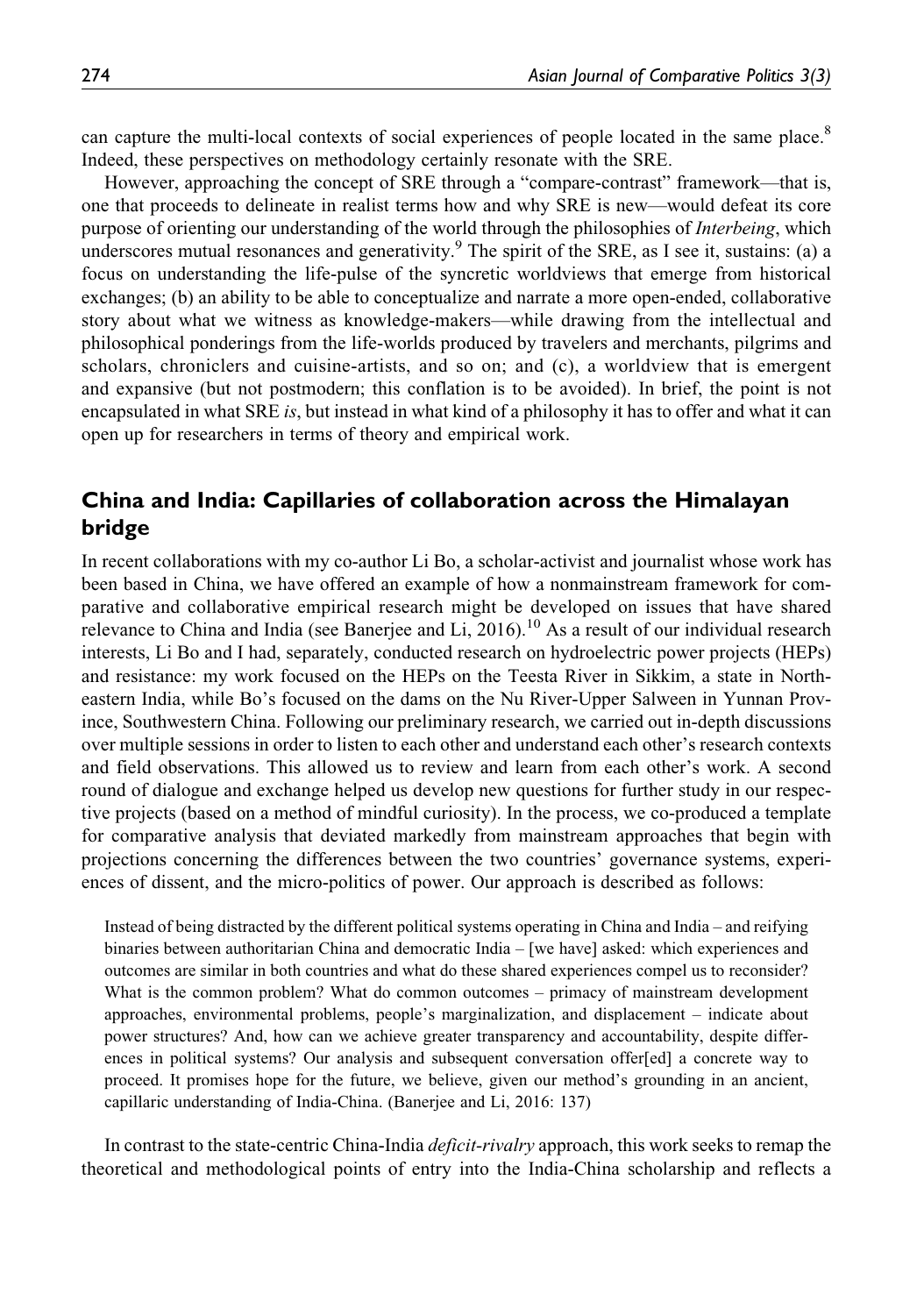nuanced approach in the treatment of the countries' differences in economic and political imperatives as well as of their shared goals and concerns (see also Acharya, 2008, 2009; Ling, 2013, 2014). Moreover, this model of collaboration between researchers differs significantly from some of the more typical approaches in the social sciences, in which scholars from the North delineate their field's theoretical framework and research agenda and are recognized as the researchers proper, whereas researchers from the global South—whether academics based in universities or otherwise—are seen as mere assistants or junior partners of the primary (western) researchers. Generally delegated the roles of translators, local experts, field contacts, or empiricists who only know their case studies, researchers from the South are seldom conferred the high status reserved for scholars based in/from the North, who are more readily identified as internationally relevant theoreticians with universally applicable knowledge (Chimni, 1998, 2009; Smith, 2012).

India-China: An Ancient Dialectic for Contemporary World Politics constitutes a second illustration of SRE-oriented research. In collaboration between Payal Banerjee and LHM Ling, this project is based on a long-term, dialogic approach to understanding some of the most underresearched aspects of India-China relations, past and present. Since 2005, this project has flourished beyond its modest beginning with the co-teaching of a graduate seminar on India-China relations at The New School (New York), and has gone on to incorporate ongoing discussions, research, and international travel to relevant sites (India, Taiwan, South Korea, Turkey, Mexico, and Brazil) to gather materials on historical instances of collaboration and cultural exchange. More recently, we have started crystallizing what we have learned through these explorations, while a related conversation in the form of the SRE has emerged (see Silk Road Research Initiative, n.d.), which has provided us with a point of coalescence in our ongoing thinking about China-India as a unit. To place the SRE into concrete methodological terms, we have incorporated into the research agenda mechanisms to include interviews with a broad constituency of Indian and Chinese academics, policy-makers, and public intellectuals currently engaged with India-China issues. Part of this research involves surveying current university curricula on India and China in both countries; interviewing students who are studying Chinese in India (and vice versa); and analyzing films and media coverage of news pertaining to India-China to understand the respective cultural and discursive landscapes of knowledge production about the other. This project also looks into China-India alliances in international arenas, collaborations in trade forums, joint academic research, and other examples of economic and cultural exchanges beyond the state's domains of operation.

### Concluding remarks

The governments of India and China have expressed a desire to revive the Panchsheel ethos—the five pillars of peaceful coexistence encoded in the Panchsheel Treaty signed in 1954 by India, China, and Myanmar (Krishnan and Singh, 2014; Mohanty, 2005; Ramachandran and Krishnan, 2014). To commemorate the 60th anniversary of the treaty, India and China jointly produced a two-volume *Encyclopedia of India-China Cultural Contacts*, which seeks to underscore and make accessible the two countries' cultural exchange and interconnected histories over 2000 years.<sup>11</sup> Representing the collaboration of a group of eight lead-scholars, four from each country, this work has included over 800 research entries that emphasize themes such as interaction, incorporation, acculturation, and the movement of people, ideas, and objects between India and China. Over the last few years, the countries have also signed a large number of memoranda of understanding for cooperation in a wide array of areas, such as the transportation sector, housing and urban poverty reduction, health and family welfare, land resource management, geological surveys, and banking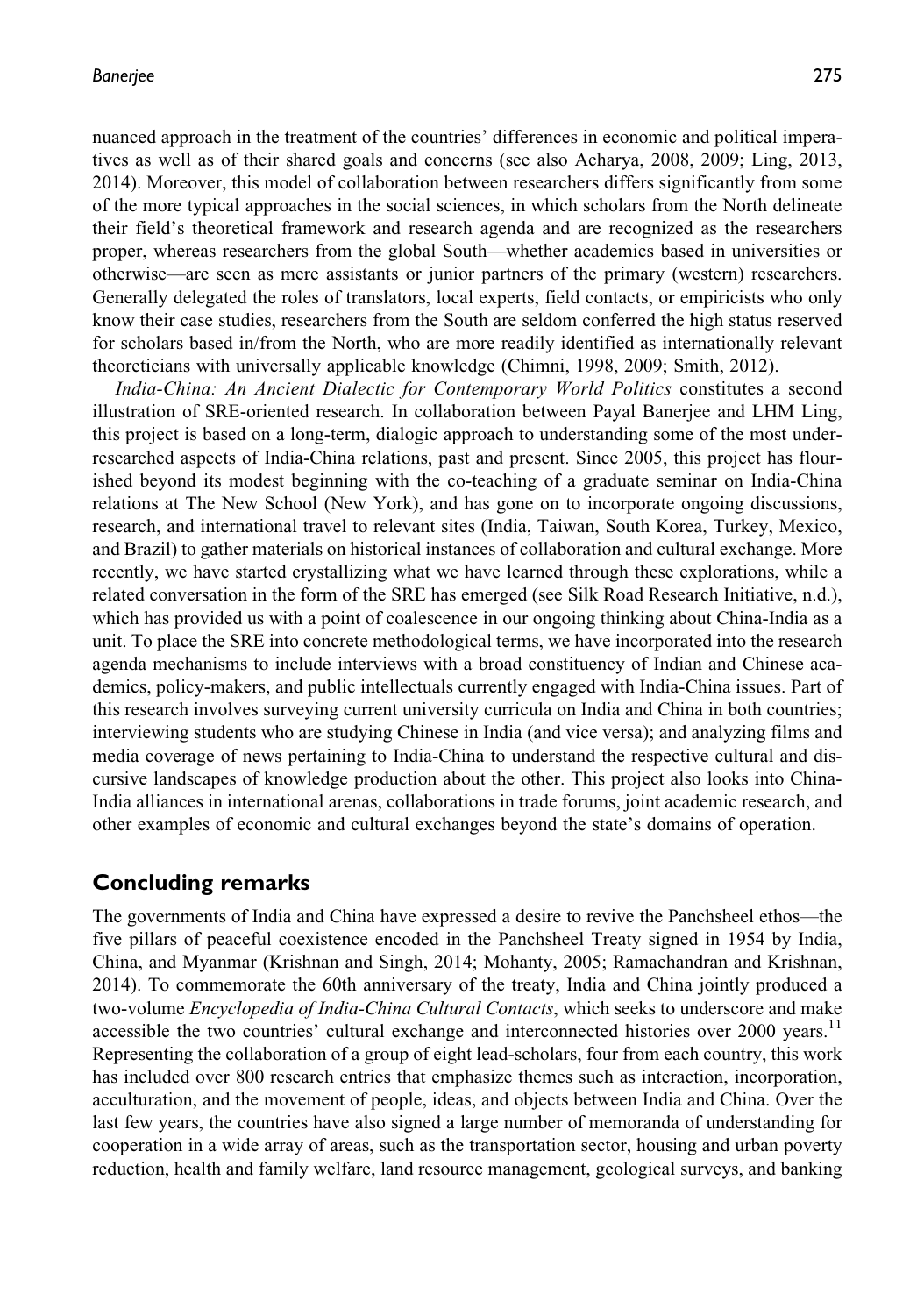systems in the agricultural sector (Acharya, 2008). Other symbolic gestures include proposals to enable greater public access to each other's films and popular culture (Jha, 2013).

To engage with this mode of enquiry, a team of five Asian-origin international scholars organized the Silk Roads panel at the Jeju Forum in 2016. Their collective work highlighted specifically the notion of travel; not in the narrow sense, but rather as a metaphor for transcultural exploration of multivalent realms such as cuisine, literature, films, art, and languages.<sup>12</sup> The spaces and places linked up with the Silk Roads, and India-China specifically, emplace within the idea of transculture elements of plurality that apply within and beyond the nation-state and across a substantial range of time (Duara, 1995, 2010a; Ghosh, 1992; Lal, 2009; Ling, 2013; Tan, 1998). The idea of India, to begin with and despite various *Hindutva* groups' strenuous efforts, resists any singular definition given Indian society's diversity in terms of languages, religion, spiritual beliefs, castes, and class. A very abridged set of examples that refers to areas of general public awareness and scholarship in this regard would include: the legacy of India's old trade routes and links to China, Southeast Asia, and the Arab world; the role of Persian as an official language for centuries and its enduring legacy in contemporary Hindustani and other Indian languages; Central and East Asian as well as European influences on architecture, art, food, attire, language, and other expressions of everyday culture; and, of course, the significance of Buddhism, Islam, and Christianity as bridges to peoples and geographies beyond India. The Mughal emperors' various diplomatic and trade missions, along with the presence of envoys in the Mughal courts from Persia, Balkh, Kashghar, Istanbul, Yemen, Ethiopia, Muscat, Mecca, England, Holland, and Portugal, convey the subcontinent's intensely cosmopolitan political and cultural history. Later, in the 1940s and 1950s, a number of key political commitments and sensibilities in India also revolved around the notion of Third Worldism and Afro-Asian solidarity. This sense of location in relation to and within a landscape of transcultural exchanges, confluences, and even conflict and violence thus marks a good portion of India's intellectual genealogy, as it does for other Asian countries. Working from an SRE approach has become even more of an imperative at this time given the expansion of the Hindutva right-wing's attempts in India to establish the hegemony of an exclusionary Hindu majoritarian nationalism and to deny/erase the country's multivalent diversity derived over centuries from an expansive global and historical context. It is important to note a transcultural sensibility has been by no means limited to the elites in India (see Sen, 1998; Tan and Yinzeng, 2005). The concept of culture, and by extension transculture, have been treated both in resistance movements and in scholarly research in India as one that is deeply political, hinged upon the historical production of difference, inequality, and hierarchies of power (see, for example, the scholarship in Dalit Studies and Subaltern Studies).

And this brings me to the final point, which is about transformation and the significance of the practice of Interbeing therein. The typical yardstick of academic merit is structured around the value and prestige of sole-authorship above collaborations and of making contributions to the literature. In this model, where the author is the authoritative and authorial entity, the worth of any scholarly contribution gets diluted as and when the number of co-authors increases, perhaps given the importance of linking the core contribution or intellectual property with an *individual*.<sup>13</sup> And, despite genuine offerings of gratitude catalogued in a book's "Preface," the knowledge-producer ultimately remains autonomous, independent, and more or less unchanged by the process of knowledge production. In order to be rewarded and respected in this system of academic evaluation, a researcher needs to cultivate the subject position of a primary *actor* whose detached and dispassionate intellectual efforts change—or in most desirable scenarios reconfigure—the literature/field, i.e. the *authorial academic acts upon others'* understanding of, and in, the field. In other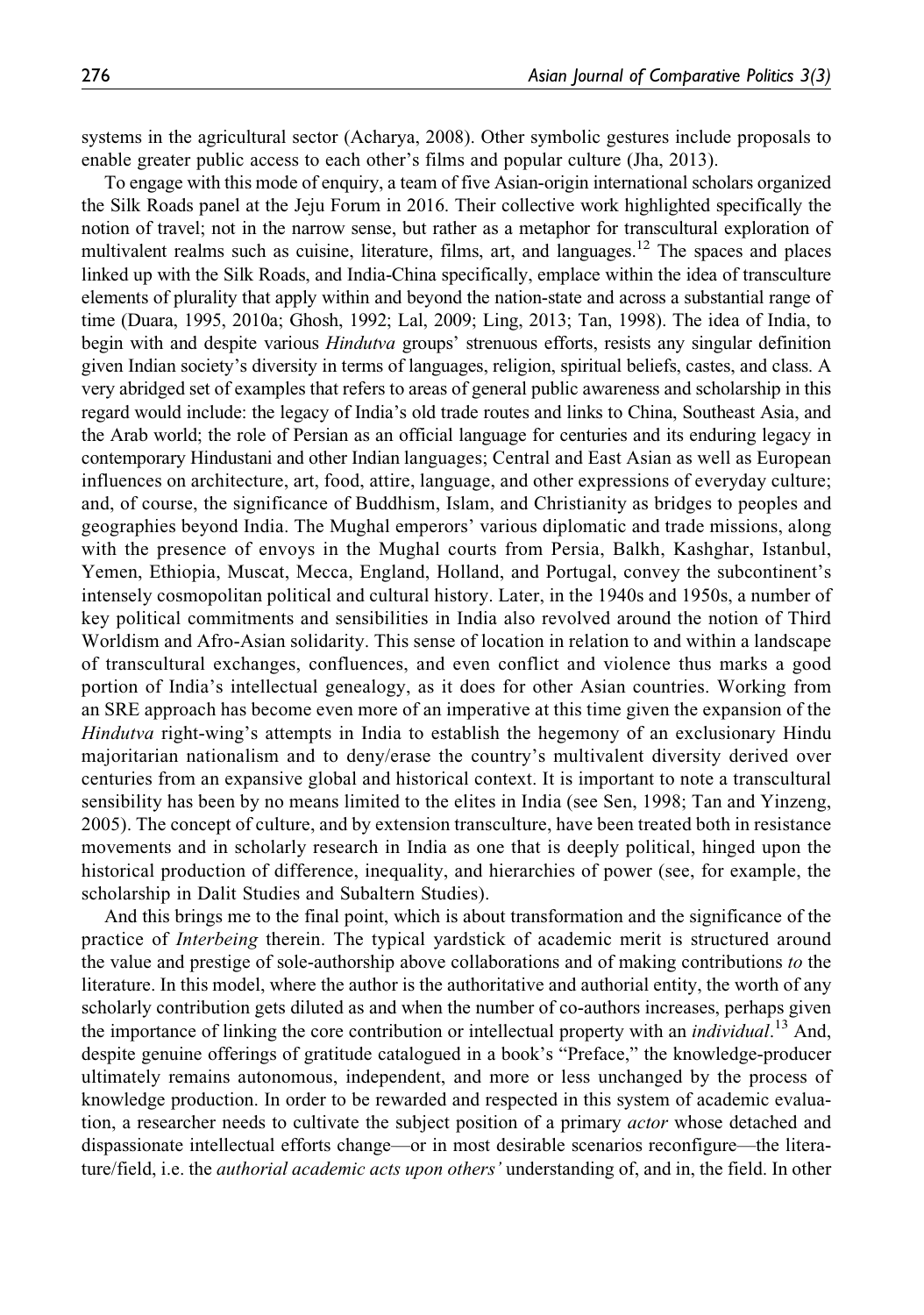words, the dominant idea of worthwhile scholarship seems to be that of a solitary, independent, authoritative scholar who changes others, while they themselves remain unchanged. Needless to say, the worldview at work here elevates a (western, masculinized, and individualized) set of practices in which the prospect of any meaningful transformation for the scholar through nonhierarchical collaboration is discouraged, and even devalued.

Well-suited to those not easily threatened by the prospect of transformation and precisely those who are in search of alternative epistemic models, the SRE opens up a restorative consideration of how the practices of *Interbeing*—interactions and collaborative exchanges both in terms of the research process and the conceptualization of research questions—can offer a tremendous potential for transforming ourselves as scholars and teachers. In the two research examples summarized above, the dialogic, co-dependent, and inter-subjective sensibility between the researchers not only transformed how we approached the research questions on China-India relations or river-dams in China and India, but also produced a deep impact on us as researchers and our own views of China-India. A sustained focus on the two countries' interrelationship and the importance of assigning value to the countries' archive of civilizational continuity in framing contemporary concerns, i.e. their mutual reference and intersections with each other both in the past and present, signals the methodological articulation of the Silk Roads Ethos, as follows:

[This approach] entails transgressing borders of all types: geographical, disciplinary, discursive, and epistemic. First, we reach across the India-China border to look at their common borderlands. Second, we do not abide by a typical comparative approach by listing the similarities and differences that distinguish India and China as states, then ask whether or how each may compete or collaborate with the other. Instead, third, in comparing two cases of the same phenomenon  $-$  i.e. local resource management – we talk to each other as researchers and concerned, transnational subjects of India and China, respectively. Together, we understand how a capillaric India-China still circulates within the states of India and China. And in so doing, fourth, we break epistemically from the statist, bordercentrism of Westphalia World. Our dialogue ... exposes the erasures... . That is, Westphalia World misses the ancient geo-cultural ties between India-China and thereby misses opportunities for regional integration and development. Another layer to "what's not there" becomes apparent: trans-national action between India-China borderlands. This re-focus is especially pressing given the role and influence of global corporate capitalism operating on national and local development in India and China today. (Banerjee and Li, 2016: 100)

The standard academic research projects on India and China, particularly the ones emerging from an Asian context, will benefit significantly from drawing upon the existing lineage of transdisciplinary and transcultural SRE approaches that privilege the long arc of historical exchanges to better reflect upon what India-China relations might have to offer in the way of a global South-oriented counter-hegemonic alternative for research and mutual understanding, and equally importantly, much-needed healing and rejuvenation (Ling, 2014).

#### Declaration of conflicting interests

The author(s) declared no potential conflicts of interest with respect to the research, authorship, and/or publication of this article.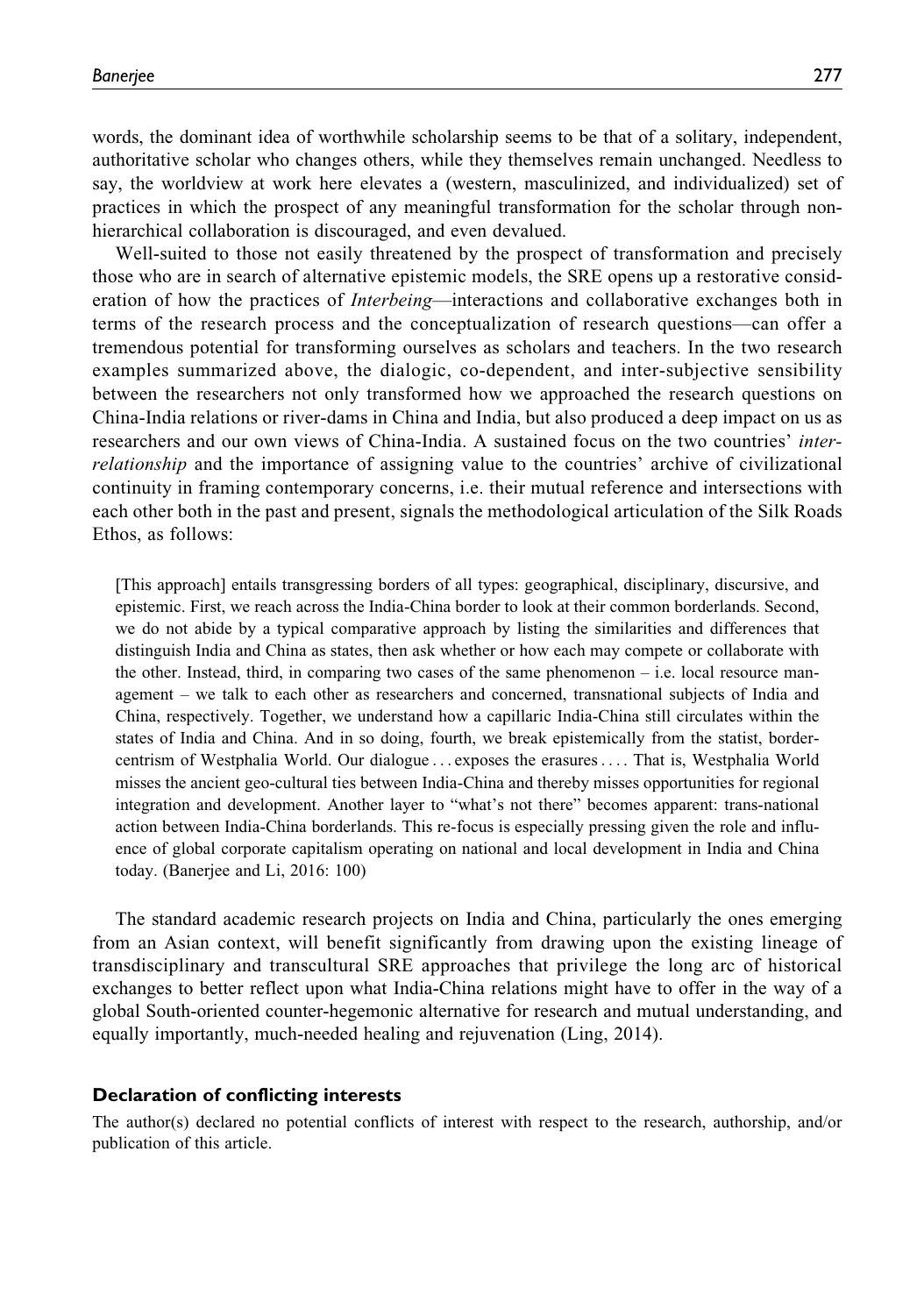#### Funding

The author(s) received no financial support for the research, authorship, and/or publication of this article.

#### Notes

- 1. I discuss some of these alternatives in the next section of this article.
- 2. I characterize this literature and its research approach as mainstream given their characteristic emphasis on realist, state-centric focus, with a data-driven, presentist orientation. This mainstream approach is echoed further in policy circles as well as in journalistic accounts about India-China relations: see, for example, *India Times* (2013). Overall, this approach does not engage with the body of scholarship discussed in the subsequent portion of this article: i.e. the work on India-China that questions the conventional wisdom of realist approaches, probes deeper into the history of exchange and collaboration between China and India over a long period extent, and is interested in understanding, to some extent on the countries' own terms, the contours of mutuality both within and beyond the formal purview of the state's bureaucracies.
- 3. For illustrative examples, see Joffe (2017).
- 4. This general overview reflects the work of authors of Indian origin and material published on the topic at leading academic sites in India.
- 5. For further elaboration, see relevant articles in this issue, especially Chong and Ling's introduction.
- 6. For rich examples, see Cohn (1996); Hobson (2004); Ling (2014); Mani (1998); Mitchell (1988).
- 7. In addition to the literature cited here, also see the work of Diane Bell (1991), James Clifford (1986), and Donna Harraway (1991), as part of ongoing discussions concerning the need to reckon with the social field of power dynamics, the simultaneous and multiple analytic of agency of those being studied, and partial knowledges.
- 8. For additional commentaries on ethnographies in this vein, see Marcus's (1986, 1998) mapping of three requirements central to developing multi-local methods, especially in the context of a globalizing political economy: a shift from the concept of community studies as in realist ethnography; a shift from modernist Eurocentric history; and, a focus toward "polyphony" or multiplicity of voices. Also see Burawoy's conceptualization of the "extended case method," based on "extending out from micro processes to macro forces" (Burawoy, 2000: 27). In elaborating this further in reference to global imperatives on ethnographic research, Burowoy (2000: 29) notes: "In effect we are problematizing the third dimension of the extended case method, the extension from micro to macro, from local to extralocal, from processes to forces."
- 9. See Ling and Perrigoue's article in this issue for a discussion on mainstream research methods' insistence on reductive parsimony in the quest for (universal) causality.
- 10. For an analysis of capillaric borderlands, see Ling (2016).
- 11. For more information, see Government of India, Ministry of External Affairs (2014).
- 12. For additional details regarding the Jeju Forum's Silk Roads 2016 panel, see Chong and Ling's introduction in this issue.
- 13. The reader will note that criteria for academic appointments, contract-renewal, tenure, and promotion in the West are more or less based on these principles.

#### References

Abrami RM, Kirby WC and McFarlan FW (2014) Why China can't innovate? Harvard Business Review, March. Available at:<https://hbr.org/2014/03/why-china-cant-innovate> (accessed 18 June 2018).

- Acharya A (2008) India-China relations: Towards a 'shared vision'. Economic and Political Weekly 43(4): 10–13.
- Acharya A (2009) Whither India-China relations? Economic and Political Weekly 44(45): 8–12.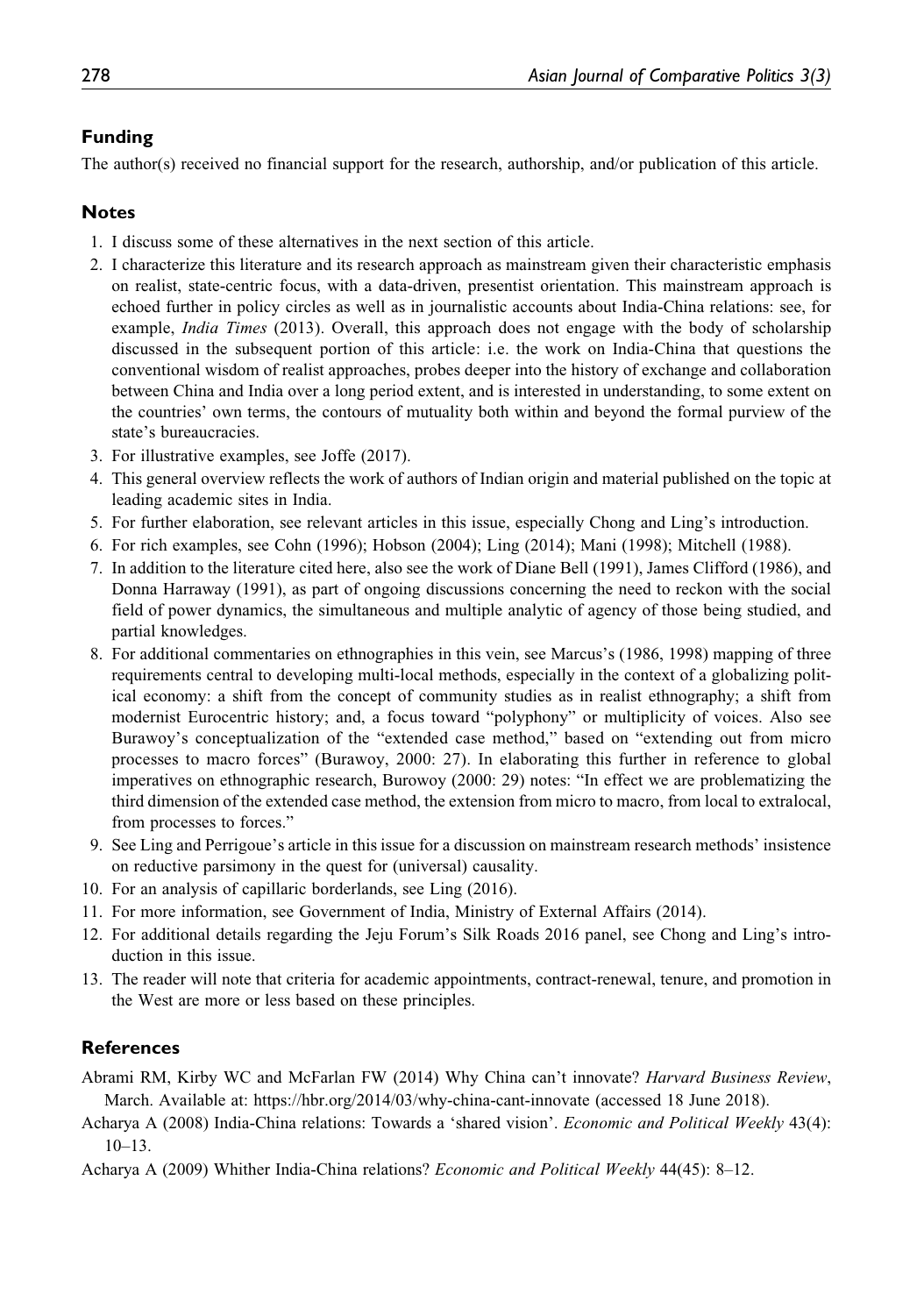- Acharya A and Deshpande GP (2003) India-China relations: The territorial imperative. Economic and Political Weekly 38(45): 4728–4730.
- Agarwal R (2007) Women farmers in China's commercial agrarian economy. Economic and Political Weekly 42(42): 4261–4267.
- Banerjee P (2007) Chinese bodies in fire: Interpreting the refractions of ethnicity, gender, sexuality, and citizenship in post-colonial India's memories of the Sino-Indian War. China Report: A Journal of East Asian Studies 43(4): 437–563.
- Baneriee P (2016) The Chinese in India: Internment, nationalism, and the embodiment of state action. In: Lütshi LM and Gupta AD (eds) Sino-Indian Border War, 1962. New Delhi: Routledge, pp. 215–231.
- Banerjee P and Bo L (2016) Dialogue across borders: Dam projects in Yunnan and Sikkim. In: Ling LHM (ed.) India and China: Rethinking Borders and Security. Ann Arbor, MI: University of Michigan Press, pp. 80–101.
- Banerjee P and Ling LHM (2010) Hypermasculine war games: Triangulating US-India-China. Security and Peace 28: 1–6.
- Bell D (1991) Aboriginal women, separate spaces, and feminism. In: Gunew S (ed.) A Reader in Feminist Knowledge. London and New York: Routledge, pp. 13–26.
- Bhattacharya A (2014) India economy: Best of the broken BRICS. The Wall Street Journal, 27 August. Available at: [http://online.wsj.com/articles/india-economy-best-of-the-broken-brics-heard-on-the-street-](http://online.wsj.com/articles/india-economy-best-of-the-broken-brics-heard-on-the-street-1409131488)[1409131488](http://online.wsj.com/articles/india-economy-best-of-the-broken-brics-heard-on-the-street-1409131488) (accessed 31 August 2014).
- Burowoy M (2000) Introduction: Reaching for the global. In: Burowoy M, Blum JA, George S, et al. (eds) Global Ethnography: Forces, Connections, and Imaginations in a Postmodern World. Berkeley, CA: University of California Press, pp. 1–40.
- Chakrabarty D (2000) Provincializing Europe: Postcolonial Thought and Historical Difference. Princeton, NJ: Princeton University Press.
- Chenoy KM and Chenoy AM (2007) India's foreign policy shifts and the calculus of power. Economic and Political Weekly 42(35): 3547–3554.
- Chimni BS (1998) The geopolitics of refugee studies: A view from the South. Journal of Refugee Studies 11(4): 350–374.
- Chimni BS (2009) The birth of a 'discipline': From refugee studies to forced migration studies. Journal of Refugee Studies 22(1): 11–29.
- Chung T (1998) Across the Himalayan Gap: An Indian Quest for Understanding China. New Delhi: Gyan Publishing House.
- Clifford J (1986) Introduction: Partial truths. In: Clifford J and Marcus GE (eds) Writing Culture: The Poetics and Politics of Ethnography. Berkeley, CA: University of California Press, pp. 1–26.
- Cohn B (1996) Colonialism and Its Forms of Knowledge: The British in India. Princeton, NJ: Princeton University Press.
- De Jong S, Korteweg R, Polchar J, et al. (2012) New Players, New Game? The Impact of Emerging Economies on Global Governance. Amsterdam: Amsterdam University Press.
- Deshpande V (2001) Ancient Indian medicine and its spread to China. Economic and Political Weekly 36(13): 1078–1081.
- Duara P (1988) Culture, Power, and the State: Rural North China, 1900–1942. Stanford, CA: Stanford University Press.
- Duara P (1995) Rescuing History from the Nation: Questioning Narratives of Modern China. Chicago, IL: University of Chicago Press.
- Duara P (2010a) Asia redux: Conceptualizing a region for our times. The Journal of Asian Studies 69(4): 963–983.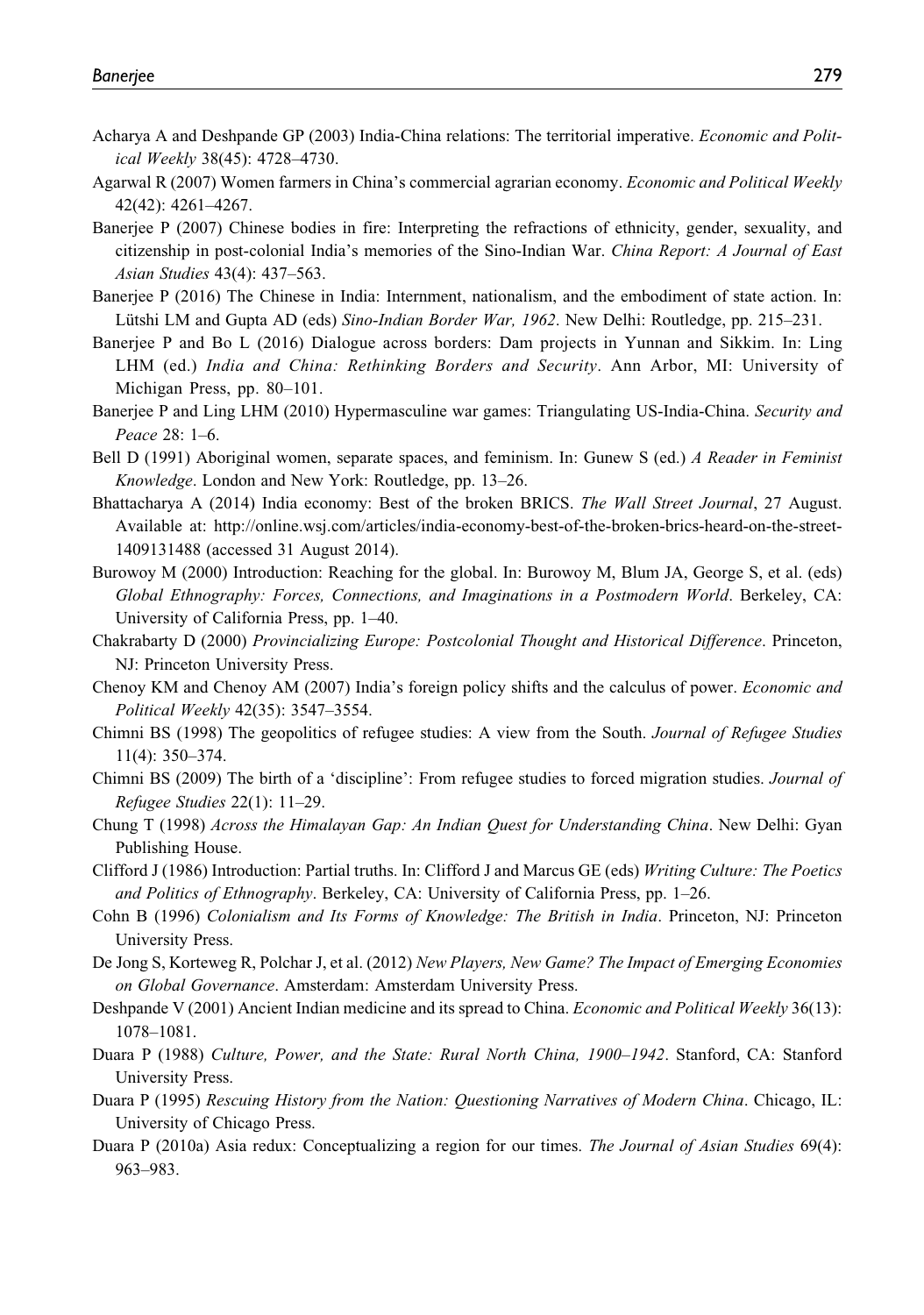- Duara P (2010b) Civilization and realpolitik. India International Centre Quarterly 36(3–4): 20–33.
- Elliot M (2006) India awakens. The Times, 26 June, pp. 36–39.
- Escobar A (1995) Encounterting Development: The Making and Unmaking of the Third World. Princeton, NJ: Princeton University Press.

Farooqui A (2006) Opium City: The Making of Early Victorian Bombay. Gurgaon: Three Essays Collective.

- Frankel Francine R and Harding H (eds) (2004) The India-China Relationship: What the United States Needs to Know. Washington, DC: Woodrow Wilson Center Press.
- Friedman E and Gilley B (eds) (2005) Asia's Giants: Comparing China and India. New York: Palgrave Macmillan.
- Garver John W (2001) Protracted Contest: Sino-Indian Rivalry in the 20th Century. Seattle: University of Washington Press.
- Garver John W (2002) The China-India-U.S Triangle: Strategic Relations in the Post-cold War Era. NBR Analysis. 13(5) October. Available at: [http://unpan1.un.org/intradoc/groups/public/documents/APCITY/](http://unpan1.un.org/intradoc/groups/public/documents/APCITY/UNPAN015790.pdf) [UNPAN015790.pdf](http://unpan1.un.org/intradoc/groups/public/documents/APCITY/UNPAN015790.pdf) (accessed 20 July 2018).
- Ghosh A (1992) In an Antique Land. New Delhi: Ravi Dayal Publisher and Penguin Books.
- Ghosh A (1995) Development paradigms: China and India since 1949. Economic and Political Weekly 30(7–8): 355, 357–358.
- Gidadhubli RG (2009) Indo-Russian economic ties: Advantage Russia. Economic and Political Weekly 44(3):  $21 - 23$ .
- Government of India, Ministry of External Affairs (2014) Encyclopedia of India-China cultural contacts. 30 June. Available at: [http://www.mea.gov.in/in-focus-article.htm?23520/Encyclopedia](http://www.mea.gov.in/in-focus-article.htm?23520/Encyclopedia+of+IndiaChina+Cultural+Contacts)+[of](http://www.mea.gov.in/in-focus-article.htm?23520/Encyclopedia+of+IndiaChina+Cultural+Contacts)+[IndiaChina](http://www.mea.gov.in/in-focus-article.htm?23520/Encyclopedia+of+IndiaChina+Cultural+Contacts)+ [Cultural](http://www.mea.gov.in/in-focus-article.htm?23520/Encyclopedia+of+IndiaChina+Cultural+Contacts)+[Contacts](http://www.mea.gov.in/in-focus-article.htm?23520/Encyclopedia+of+IndiaChina+Cultural+Contacts) (accessed 31 May 2018).
- Goyal A and Jha AK (2004) Dictatorship, democracy and institutions: Macro policy in China and India. Economic and Political Weekly 39(42): 4664–4674.
- Gruber J (2014) Why India will soon outpace China. Forbes article "Why India will soon outpace China." 4 May. Available at: [https://www.forbes.com/sites/jamesgruber/2014/05/04/india-will-soon-outpace-china/](https://www.forbes.com/sites/jamesgruber/2014/05/04/india-will-soon-outpace-china/#5afdc5af5f28) [#5afdc5af5f28](https://www.forbes.com/sites/jamesgruber/2014/05/04/india-will-soon-outpace-china/#5afdc5af5f28) (accessed 20 July 2018).
- Jha PS (2012) Delhi could be a turning point. The Hindu. Available at: [http://www.thehindu.com/opinion/](http://www.thehindu.com/opinion/lead/delhi-could-be-a-turning-point/article3297589.ece) [lead/delhi-could-be-a-turning-point/article3297589.ece](http://www.thehindu.com/opinion/lead/delhi-could-be-a-turning-point/article3297589.ece) (accessed 1 August 2014).
- Guruswamy M, Kaul A and Handa V (2003) Can India catch up with China? Economic and Political Weekly 38(45): 4749–4751.
- Harraway DJ (1991) Situated knowledges: The science question in feminism and the privilege of partial perspective. In: Harraway DJ Simians, Cyborgs, and Women: The Reinvention of Nature. New York: Routledge, pp. 183–201.
- Hobson JM (2004) The Eastern Origins of Western Civilisation. Cambridge: Cambridge University Press.
- Hobson JM (2012) The Eurocentric Conception of World Politics: Western International Theory 1760–2010. Cambridge: Cambridge University Press.
- India Times (2013) China's provocation brings India, Japan closer. 6 July. Available at: [http://www.india](http://www.indiatimes.com/news/more-from-india/chinas-provocation-brings-india-japan-closer-87385.html) [times.com/news/more-from-india/chinas-provocation-brings-india-japan-closer-87385.html](http://www.indiatimes.com/news/more-from-india/chinas-provocation-brings-india-japan-closer-87385.html) (accessed 31 May 2018).
- Jha P (2013) India, China to expand collaboration in films. The Hindu. Available at: [http://www.thehindu.](http://www.thehindu.com/news/national/india-china-to-expand-collaboration-in-films/article4827555.ece) [com/news/national/india-china-to-expand-collaboration-in-films/article4827555.ece](http://www.thehindu.com/news/national/india-china-to-expand-collaboration-in-films/article4827555.ece) (accessed 11 August 2014).
- Joffe B (2017). 50 shades of fake: How to protect your products from copycats in China. Forbes, 6 February. Available at: [https://www.forbes.com/sites/benjaminjoffe/2017/02/06/50-shades-of-fake-how-to-protect](https://www.forbes.com/sites/benjaminjoffe/2017/02/06/50-shades-of-fake-how-to-protect-your-product-from-copycats-in-china/#2f1d05f0c7d4)[your-product-from-copycats-in-china/#2f1d05f0c7d4](https://www.forbes.com/sites/benjaminjoffe/2017/02/06/50-shades-of-fake-how-to-protect-your-product-from-copycats-in-china/#2f1d05f0c7d4) (accessed 30 May 2018).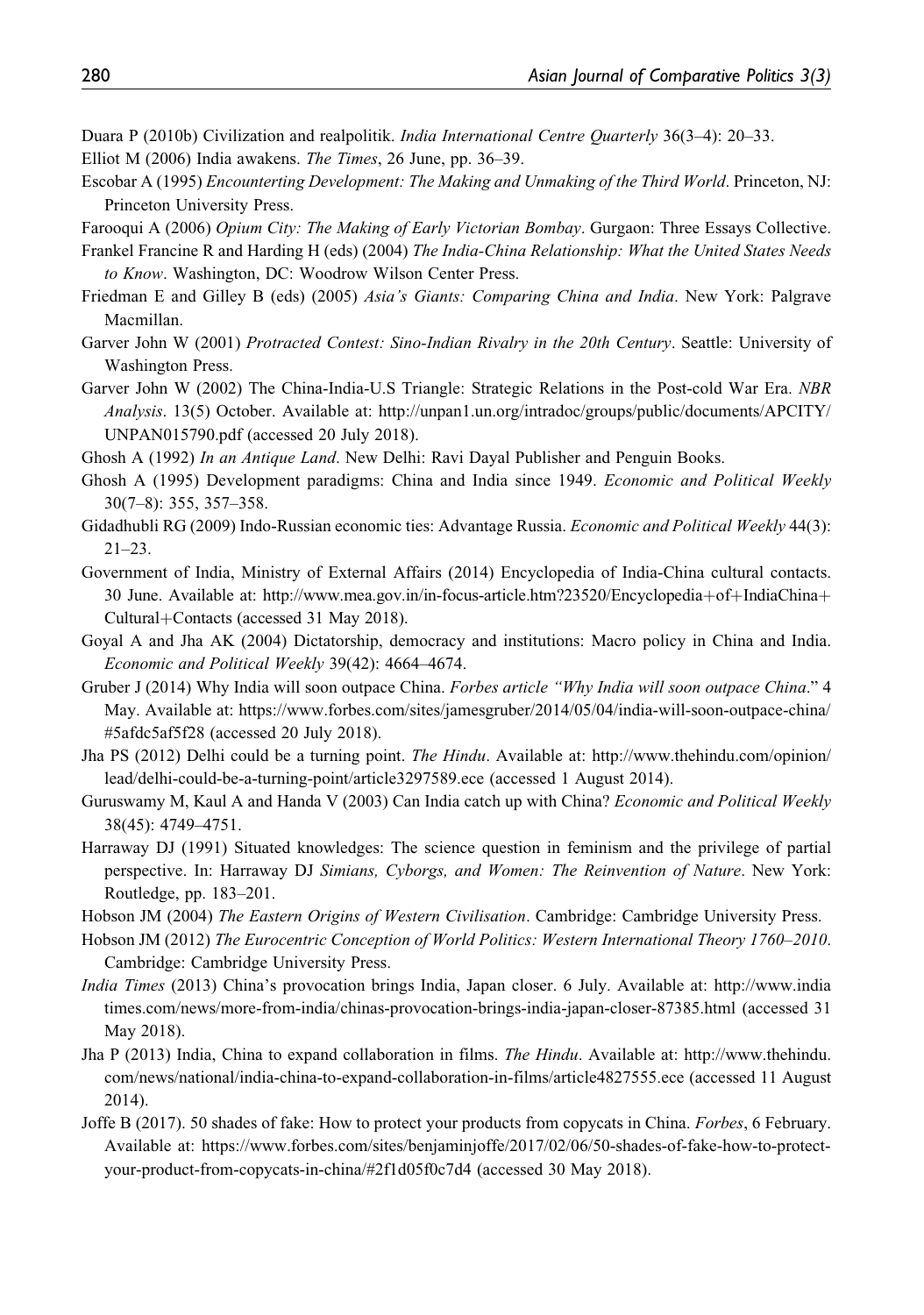- Krishnan A and Singh MP (2014) India-China encyclopaedia will mark new chapter in ties. The Hindu. Available at: [http://www.thehindu.com/news/indiachina-encyclopaedia-will-mark-new-chapter-in-ties/](http://www.thehindu.com/news/indiachina-encyclopaedia-will-mark-new-chapter-in-ties/article6148742.ece) [article6148742.ece](http://www.thehindu.com/news/indiachina-encyclopaedia-will-mark-new-chapter-in-ties/article6148742.ece) (accessed 25 June 2014).
- Lal V (2009) Framing a discourse: China and India in the modern world. *Economic and Political Weekly* 44(2): 41–45.
- Ling LHM (2007) Said's exile: Strategies for postcolonial feminists. *Millennium: Journal of International* Studies 36(1): 135–145.
- Ling LHM (2013) Worlds beyond Westphalia: Daoist dialectics and the 'China threat'. Review of International Studies 39(3): 549–556.
- Ling LHM (2014) The Dao of World Politics: Towards a Post-Westphalian, Worldist International Relations. London: Routledge.
- Ling LHM (et al.) (2016) India and China: Rethinking Borders and Security. Ann Arbor, MI: University of Michigan Press.
- Liss A (2003) Images of China in American print media: A survey from 2000 to 2003. Journal of Contemporary China 12(35): 299–318.
- Manalansan Martin F IV (2000) Introduction. In Manalansan Martin F IV (ed) Cultural Compass: Ethnographic Explorations of Asian America, Philadelphia: Temple University Press, pp. 1–12.
- Mani L (1998) Contentious Traditions: The Debate on Sati in Colonial India. Berkeley, CA: University of California Press.
- Mani S (2005) The dragon vs. the elephant: Comparative analysis of innovation capability in the telecom industry of China and India. Economic and Political Weekly 40(39): 4271–4283.
- Marcus GE (1986) Contemporary problems of ethnography in the modern world system. In: Clifford J and Marcus GE (eds) Writing Culture: The Poetics and Politics of Ethnography. Berkeley, CA: University of California Press, pp. 165–193.
- Marcus GE (1998) Ethnography through Thick and Thin. Princeton, NJ: Princeton University Press.
- Mehta JS (1998) India-China relations: Review and prognosis. In: Mansingh S (ed.) *Indian and Chinese* Foreign Policies in Comparative Perspectives. New Delhi: Radiant Publishers, pp. 457–483.
- Meredith R (2007) The Elephant and the Dragon: The Rise of India and China and What It Means for All of Us. New York: W.W. Norton.
- Mitchell T (1988) *Colonizing Egypt*. Berkeley, CA and London: University of California Press.
- Mitra A (2016) India on the Western Screen: Imaging a Country in Film, TV, and Digital Media. New Delhi and Thousand Oaks, CA: Sage Publications.
- Mohanty CT (1991) Under Western eyes: Feminist scholarship and colonial discourses. In: Mohanty CT, Russo A and Torres L (eds) Third World Women and the Politics of Feminism. Bloomington, IN: Indiana University Press, pp. 51–80.
- Mohanty M (2005) Panchsheel partners: A new beginning. *Economic and Political Weekly* 40(17): 1671–1675.
- Nagaraj R (2005) Industrial growth in China and India: A preliminary comparison. Economic and Political Weekly 40(21): 2163–2171.
- Palit A (2010) Is China or India ageing better? East Asia Forum, 29 June. Available at: [http://www.east](http://www.eastasiaforum.org/2010/06/29/is-china-or-india-ageing-better/) [asiaforum.org/2010/06/29/is-china-or-india-ageing-better/](http://www.eastasiaforum.org/2010/06/29/is-china-or-india-ageing-better/) (accessed 4 August 2012).
- Palit A (2012) China-India Economics: Challenges, Competition, and Collaboration. London and New York: Routledge.
- Rahman Abdur (ed) (2002) History of Science, Philosophy and Culture in Indian Civilization Volume III, Part 2 ("India's interaction with China, Central and West Asia"). New Delhi: Oxford University Press.